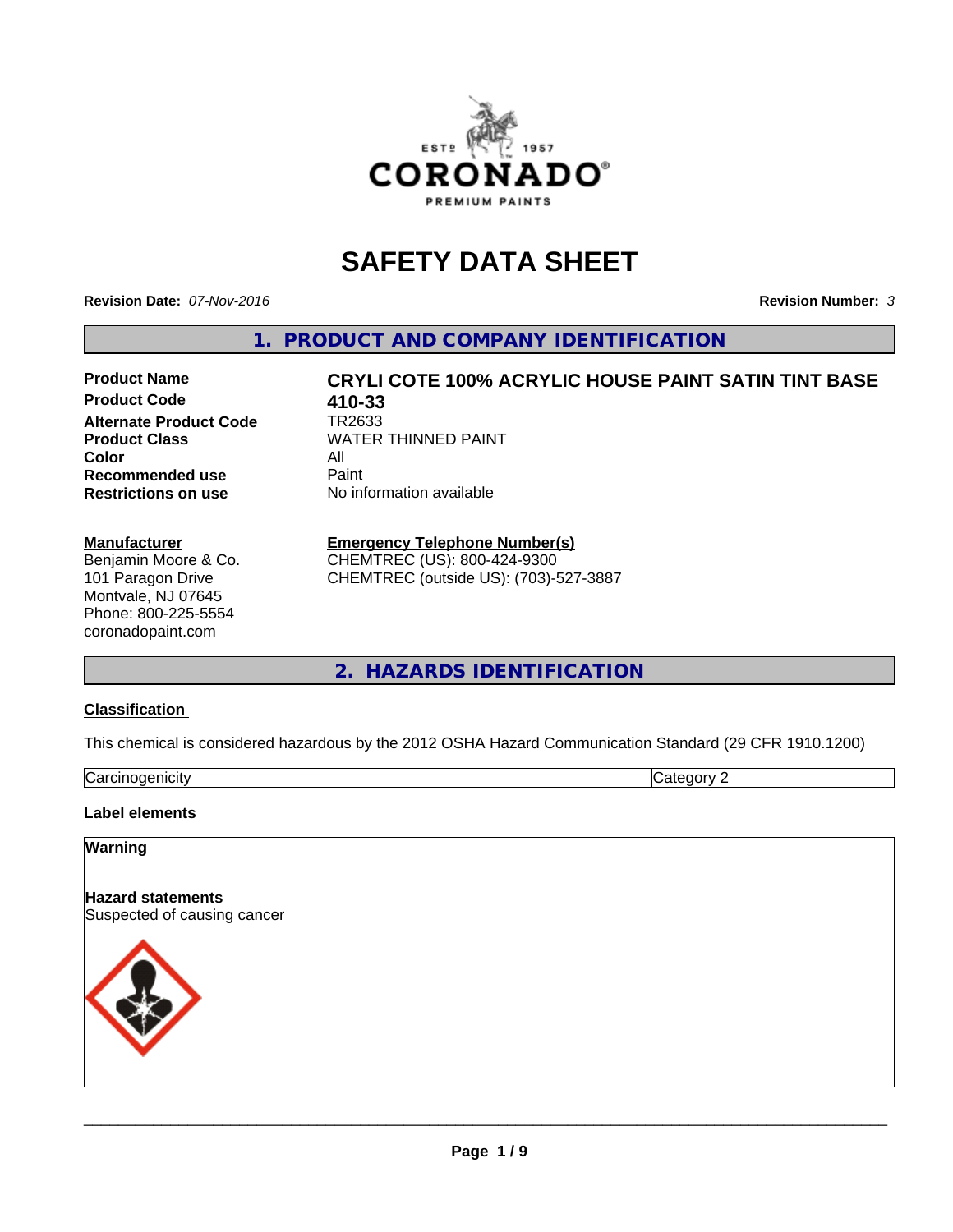#### **Appearance** liquid **Contract Contract Contract Contract Contract Contract Contract Contract Contract Contract Contract Contract Contract Contract Contract Contract Contract Contract Contract Contract Contract Contract Con**

#### **Precautionary Statements - Prevention**

Obtain special instructions before use Do not handle until all safety precautions have been read and understood Use personal protective equipment as required

#### **Precautionary Statements - Response**

If exposed or concerned get medical attention

#### **Precautionary Statements - Storage**

Store locked up

#### **Precautionary Statements - Disposal**

Dispose of contents/container to an approved waste disposal plant

#### **Hazards not otherwise classified (HNOC)**

Not Applicable

#### **Other information**

No information available

# **3. COMPOSITION INFORMATION ON COMPONENTS**

\_\_\_\_\_\_\_\_\_\_\_\_\_\_\_\_\_\_\_\_\_\_\_\_\_\_\_\_\_\_\_\_\_\_\_\_\_\_\_\_\_\_\_\_\_\_\_\_\_\_\_\_\_\_\_\_\_\_\_\_\_\_\_\_\_\_\_\_\_\_\_\_\_\_\_\_\_\_\_\_\_\_\_\_\_\_\_\_\_\_\_\_\_

| <b>Chemical Name</b>                                                         | <b>CAS-No</b> | Weight % (max) |
|------------------------------------------------------------------------------|---------------|----------------|
| Titanium dioxide                                                             | 13463-67-7    |                |
| Kaolin                                                                       | 1332-58-7     |                |
| Zinc oxide                                                                   | 1314-13-2     |                |
| Propanoic acid, 2-methyl-, monoester with<br>2,2,4-trimethyl-1,3-pentanediol | 25265-77-4    |                |
| Sodium C14-C16 olefin sulfonate                                              | 68439-57-6    | 0.5            |
| Urea, N-(3,4-dichlorophenyl)-N,N-dimethyl-                                   | 330-54-1      | 0.5            |

# **4. FIRST AID MEASURES General Advice** No hazards which require special first aid measures. **Eye Contact Rinse thoroughly with plenty of water for at least 15 minutes and consult a** physician. **Skin Contact** Wash off immediately with soap and plenty of water removing all contaminated clothes and shoes. **Inhalation** Move to fresh air. If symptoms persist, call a physician. **Ingestion Exame Clean mouth with water and afterwards drink plenty of water. Consult a physician** if necessary. **Most Important Symptoms/Effects** None known. **Notes To Physician** Treat symptomatically.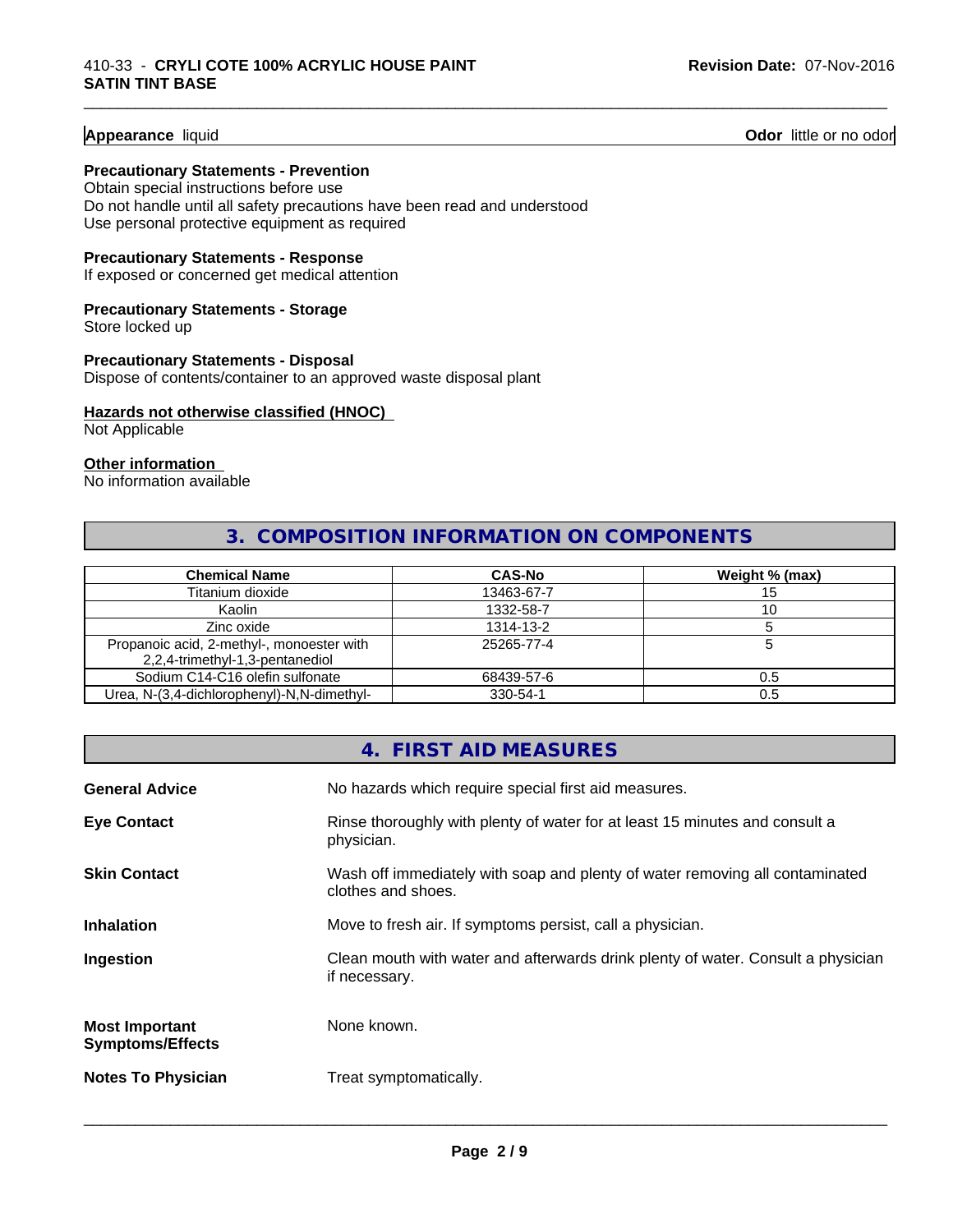# **5. FIRE-FIGHTING MEASURES**

\_\_\_\_\_\_\_\_\_\_\_\_\_\_\_\_\_\_\_\_\_\_\_\_\_\_\_\_\_\_\_\_\_\_\_\_\_\_\_\_\_\_\_\_\_\_\_\_\_\_\_\_\_\_\_\_\_\_\_\_\_\_\_\_\_\_\_\_\_\_\_\_\_\_\_\_\_\_\_\_\_\_\_\_\_\_\_\_\_\_\_\_\_

| <b>Suitable Extinguishing Media</b>                                                          | Use extinguishing measures that are appropriate to local<br>circumstances and the surrounding environment.                                   |
|----------------------------------------------------------------------------------------------|----------------------------------------------------------------------------------------------------------------------------------------------|
| <b>Protective Equipment And Precautions For</b><br><b>Firefighters</b>                       | As in any fire, wear self-contained breathing apparatus<br>pressure-demand, MSHA/NIOSH (approved or equivalent)<br>and full protective gear. |
| <b>Specific Hazards Arising From The Chemical</b>                                            | Closed containers may rupture if exposed to fire or<br>extreme heat.                                                                         |
| <b>Sensitivity To Mechanical Impact</b>                                                      | No.                                                                                                                                          |
| <b>Sensitivity To Static Discharge</b>                                                       | No.                                                                                                                                          |
| <b>Flash Point Data</b><br>Flash Point (°F)<br>Flash Point (°C)<br><b>Flash Point Method</b> | Not applicable<br>Not applicable<br>Not applicable                                                                                           |
| <b>Flammability Limits In Air</b>                                                            |                                                                                                                                              |
| <b>Lower Explosion Limit</b><br><b>Upper Explosion Limit</b>                                 | Not applicable<br>Not applicable                                                                                                             |
| Health: 1<br><b>NFPA</b><br>Flammability: 0                                                  | <b>Instability: 0</b><br><b>Special: Not Applicable</b>                                                                                      |
| <b>NFPA Legend</b><br>0 - Not Hazardous<br>1 - Slightly                                      |                                                                                                                                              |

- 
- 2 Moderate
- 3 High
- 4 Severe

*The ratings assigned are only suggested ratings, the contractor/employer has ultimate responsibilities for NFPA ratings where this system is used.*

*Additional information regarding the NFPA rating system is available from the National Fire Protection Agency (NFPA) at www.nfpa.org.*

#### **6. ACCIDENTAL RELEASE MEASURES**

| <b>Personal Precautions</b>      | Avoid contact with skin, eyes and clothing. Ensure adequate ventilation.                             |
|----------------------------------|------------------------------------------------------------------------------------------------------|
| <b>Other Information</b>         | Prevent further leakage or spillage if safe to do so.                                                |
| <b>Environmental Precautions</b> | See Section 12 for additional Ecological Information.                                                |
| <b>Methods For Clean-Up</b>      | Soak up with inert absorbent material. Sweep up and shovel into suitable<br>containers for disposal. |
|                                  | 7. HANDLING AND STORAGE                                                                              |
|                                  |                                                                                                      |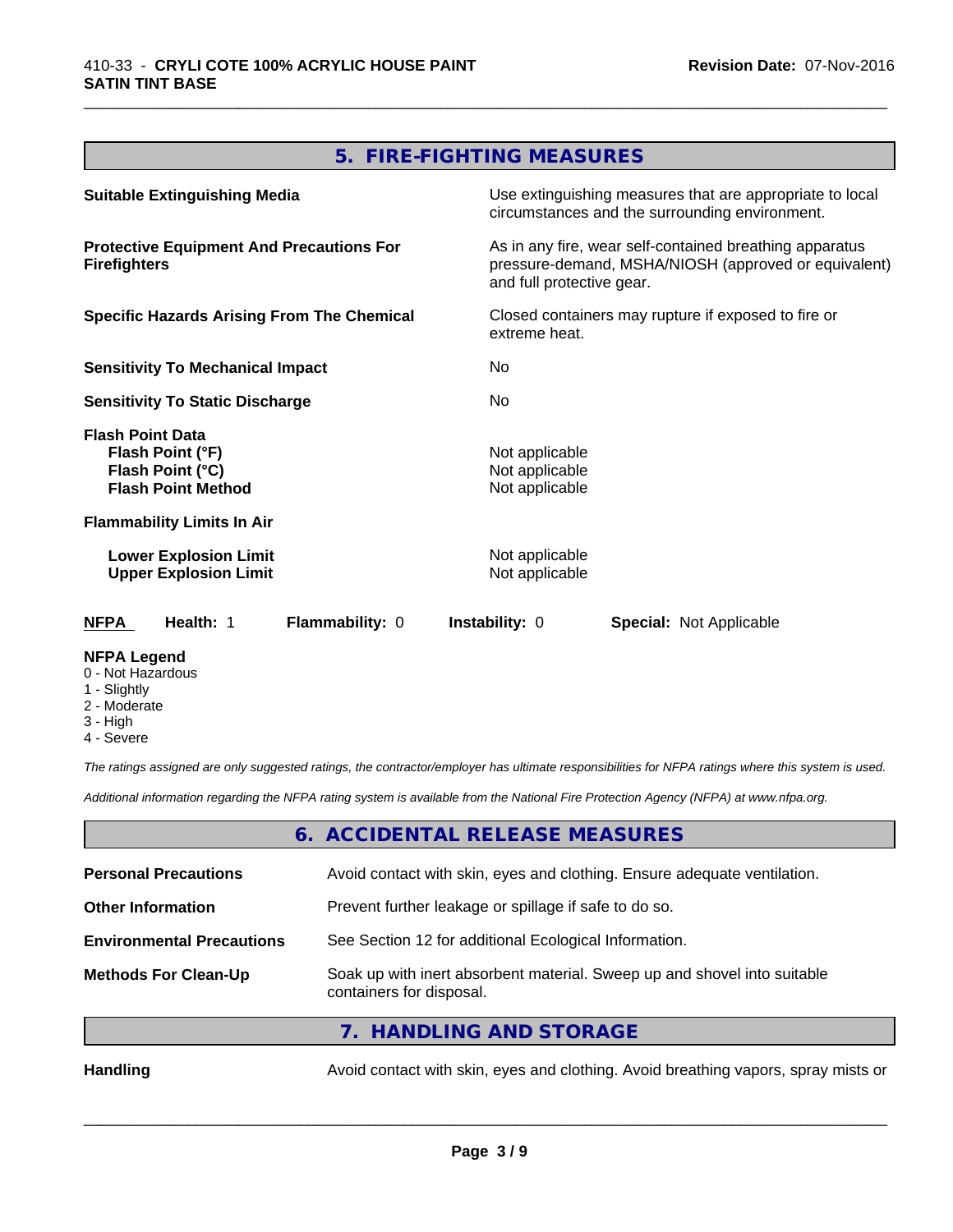sanding dust. In case of insufficient ventilation, wear suitable respiratory equipment.

\_\_\_\_\_\_\_\_\_\_\_\_\_\_\_\_\_\_\_\_\_\_\_\_\_\_\_\_\_\_\_\_\_\_\_\_\_\_\_\_\_\_\_\_\_\_\_\_\_\_\_\_\_\_\_\_\_\_\_\_\_\_\_\_\_\_\_\_\_\_\_\_\_\_\_\_\_\_\_\_\_\_\_\_\_\_\_\_\_\_\_\_\_

#### **Storage** Keep container tightly closed. Keep out of the reach of children.

**Incompatible Materials** No information available

# **8. EXPOSURE CONTROLS / PERSONAL PROTECTION**

#### **Exposure Limits**

| <b>Chemical Name</b>                       | <b>ACGIH</b>               | <b>OSHA</b>              |
|--------------------------------------------|----------------------------|--------------------------|
| Titanium dioxide                           | 10 mg/m $3$ - TWA          | 15 mg/m $3$ - TWA        |
| Kaolin                                     | $2 \text{ mg/m}^3$ - TWA   | 15 mg/m $3$ - TWA        |
|                                            |                            | $5 \text{ mg/m}^3$ - TWA |
| Zinc oxide                                 | $2 \text{ mg/m}^3$ - TWA   | $5 \text{ mg/m}^3$ - TWA |
|                                            | 10 mg/m $3$ - STEL         | 15 mg/m $3$ - TWA        |
| Urea, N-(3,4-dichlorophenyl)-N,N-dimethyl- | 10 mg/m <sup>3</sup> - TWA | N/E                      |

#### **Legend**

ACGIH - American Conference of Governmental Industrial Hygienists Exposure Limits OSHA - Occupational Safety & Health Administration Exposure Limits N/E - Not Established

**Engineering Measures** Ensure adequate ventilation, especially in confined areas.

| <b>Personal Protective Equipment</b> |                                                                                                                                     |
|--------------------------------------|-------------------------------------------------------------------------------------------------------------------------------------|
| <b>Eye/Face Protection</b>           | Safety glasses with side-shields.                                                                                                   |
| <b>Skin Protection</b>               | Protective gloves and impervious clothing.                                                                                          |
| <b>Respiratory Protection</b>        | In case of insufficient ventilation wear suitable respiratory equipment.                                                            |
| <b>Hygiene Measures</b>              | Avoid contact with skin, eyes and clothing. Remove and wash contaminated<br>clothing before re-use. Wash thoroughly after handling. |

#### **9. PHYSICAL AND CHEMICAL PROPERTIES**

| No information available<br>рH<br>No information available<br><b>Viscosity (cps)</b><br><b>Solubility</b><br>No information available<br>No information available<br><b>Water Solubility</b><br>No information available<br><b>Evaporation Rate</b><br><b>Vapor Pressure</b><br>No information available<br>No information available<br><b>Vapor Density</b><br>Wt. % Solids<br>45 - 55<br>Vol. % Solids<br>$35 - 45$<br>$45 - 55$<br>Wt. % Volatiles<br>$55 - 65$<br>Vol. % Volatiles<br>VOC Regulatory Limit (g/L)<br>< 100 | Appearance<br>Odor<br><b>Odor Threshold</b><br>Density (Ibs/gal)<br><b>Specific Gravity</b> | liquid<br>little or no odor<br>No information available<br>10.65 - 10.75<br>$1.27 - 1.29$ |
|-------------------------------------------------------------------------------------------------------------------------------------------------------------------------------------------------------------------------------------------------------------------------------------------------------------------------------------------------------------------------------------------------------------------------------------------------------------------------------------------------------------------------------|---------------------------------------------------------------------------------------------|-------------------------------------------------------------------------------------------|
|-------------------------------------------------------------------------------------------------------------------------------------------------------------------------------------------------------------------------------------------------------------------------------------------------------------------------------------------------------------------------------------------------------------------------------------------------------------------------------------------------------------------------------|---------------------------------------------------------------------------------------------|-------------------------------------------------------------------------------------------|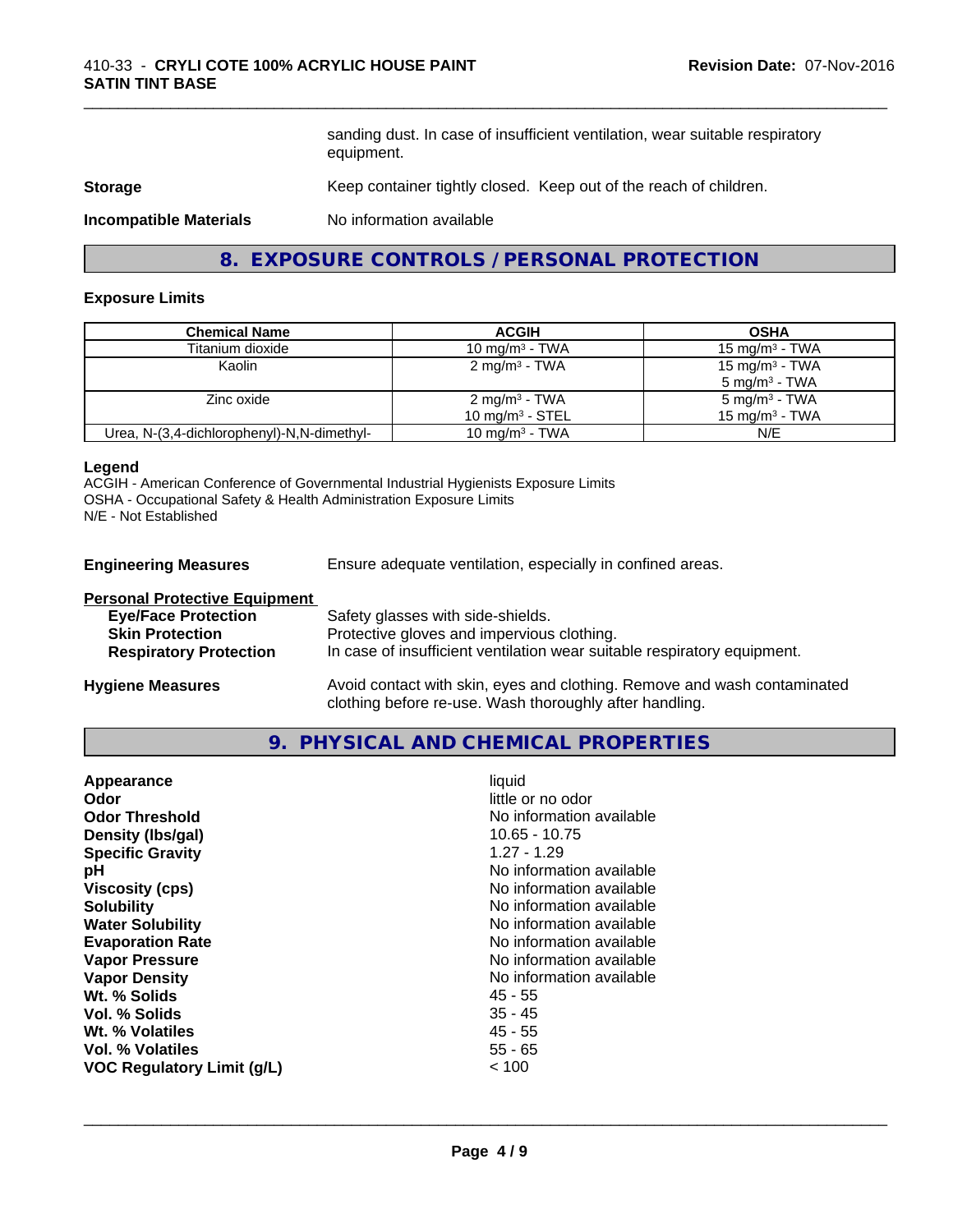#### 410-33 - **CRYLI COTE 100% ACRYLIC HOUSE PAINT SATIN TINT BASE**

**Boiling Point (°F)** 212 **Boiling Point (°C)** 100<br>**Freezing Point (°F)** 32 **Freezing Point (°F)** 32 **Freezing Point (°C)** 0 **Flash Point (°F)**<br> **Flash Point (°C)**<br> **Flash Point (°C)**<br> **C** Not applicable **Flash Point (°C) Flash Point Method**<br> **Flammability (solid, gas)**<br>
Not applicable<br>
Not applicable **Flammability (solid, gas)** Not applicable Not applicable<br> **Upper Explosion Limit** Not applicable **Upper Explosion Limit Lower Explosion Limit**<br> **Autoignition Temperature (°F)**<br> **Autoignition Temperature (°F)**<br> **Autoignition Temperature (°F)**<br> **Autoignition Temperature (°F) Autoignition Temperature (°F) Autoignition Temperature (°C)** No information available **Decomposition Temperature (°F)**<br> **Decomposition Temperature (°C)** No information available<br>
No information available **Decomposition Temperature (°C) Partition Coefficient (n-octanol/water)** No information available

\_\_\_\_\_\_\_\_\_\_\_\_\_\_\_\_\_\_\_\_\_\_\_\_\_\_\_\_\_\_\_\_\_\_\_\_\_\_\_\_\_\_\_\_\_\_\_\_\_\_\_\_\_\_\_\_\_\_\_\_\_\_\_\_\_\_\_\_\_\_\_\_\_\_\_\_\_\_\_\_\_\_\_\_\_\_\_\_\_\_\_\_\_

# **10. STABILITY AND REACTIVITY**

| <b>Reactivity</b>                         | Not Applicable                           |
|-------------------------------------------|------------------------------------------|
| <b>Chemical Stability</b>                 | Stable under normal conditions.          |
| <b>Conditions To Avoid</b>                | Prevent from freezing.                   |
| <b>Incompatible Materials</b>             | No materials to be especially mentioned. |
| <b>Hazardous Decomposition Products</b>   | None under normal use.                   |
| <b>Possibility Of Hazardous Reactions</b> | None under normal conditions of use.     |

# **11. TOXICOLOGICAL INFORMATION**

|  | <b>Product Information</b> |
|--|----------------------------|
|--|----------------------------|

#### **Information on likely routes of exposure**

**Principal Routes of Exposure** Eye contact, skin contact and inhalation.

**Acute Toxicity** 

**Product Information** No information available

**Information on toxicological effects**

**Symptoms** No information available

#### **Delayed and immediate effects as well as chronic effects from short and long-term exposure**

| Eye contact         | May cause slight irritation.                                                      |
|---------------------|-----------------------------------------------------------------------------------|
| <b>Skin contact</b> | Substance may cause slight skin irritation. Prolonged or repeated contact may dry |
|                     | skin and cause irritation.                                                        |
| <b>Inhalation</b>   | May cause irritation of respiratory tract.                                        |
| Ingestion           | Ingestion may cause gastrointestinal irritation, nausea, vomiting and diarrhea.   |
| Sensitization:      | No information available                                                          |
|                     |                                                                                   |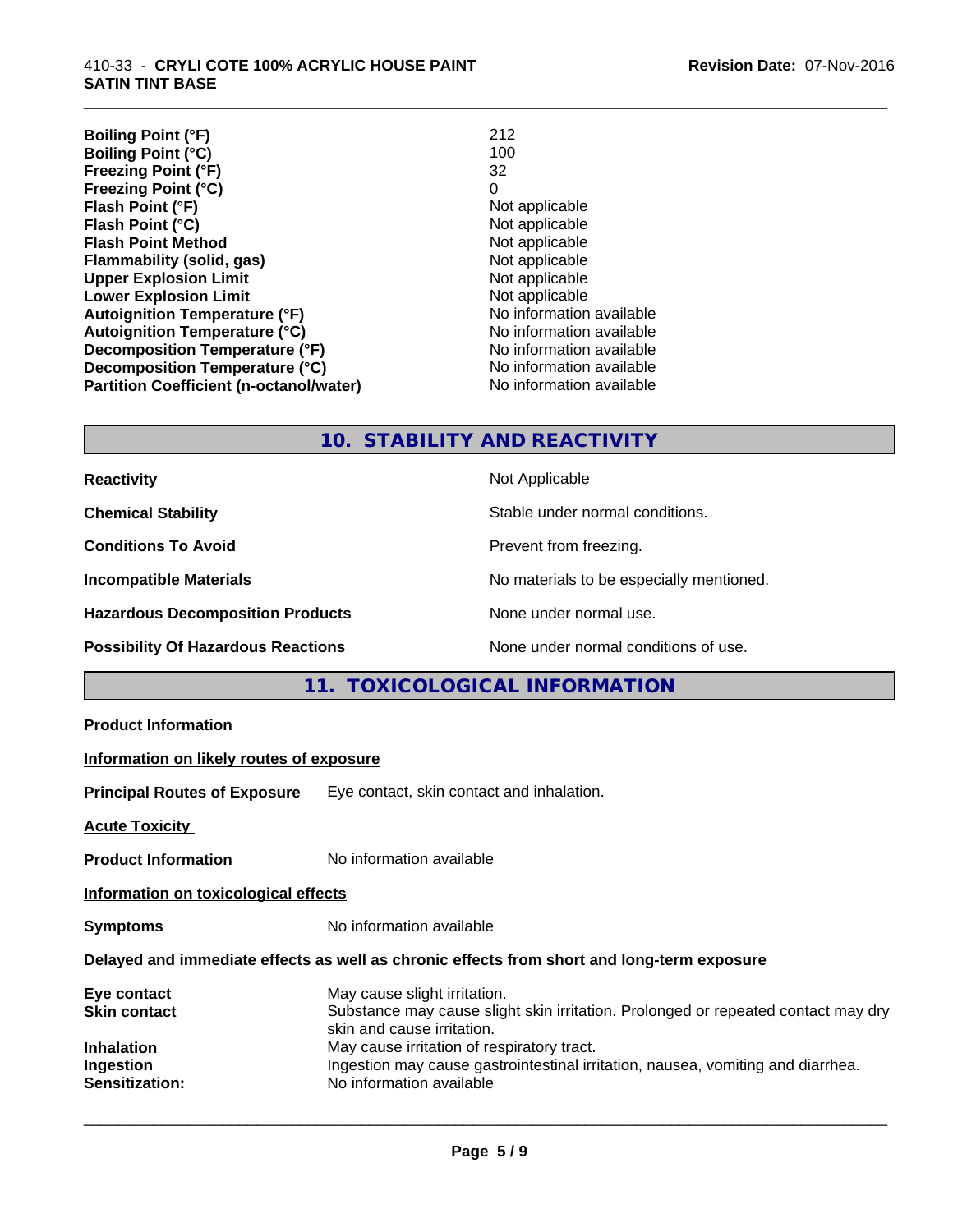| <b>Neurological Effects</b>     | No information available. |
|---------------------------------|---------------------------|
| <b>Mutagenic Effects</b>        | No information available. |
| <b>Reproductive Effects</b>     | No information available. |
| <b>Developmental Effects</b>    | No information available. |
| <b>Target Organ Effects</b>     | No information available. |
| <b>STOT - single exposure</b>   | No information available. |
| <b>STOT - repeated exposure</b> | No information available. |
| Other adverse effects           | No information available. |
| <b>Aspiration Hazard</b>        | No information available  |

#### **Numerical measures of toxicity**

#### **The following values are calculated based on chapter 3.1 of the GHS document**

| <b>ATEmix (oral)</b>   | 46143 mg/kg  |
|------------------------|--------------|
| <b>ATEmix (dermal)</b> | 642758 mg/kg |

#### **Component**

Titanium dioxide LD50 Oral: > 10000 mg/kg (Rat) Kaolin LD50 Oral: > 5000 mg/kg (Rat) Zinc oxide LD50 Oral: 5000 mg/kg (Rat) LC50 Inhalation (Dust):  $> 5700$  mg/m<sup>3</sup> (Rat, 4 hr.) Urea, N-(3,4-dichlorophenyl)-N,N-dimethyl- LD50 Oral: 1017 mg/kg (Rat) LD50 Dermal: > 5000 mg/kg (Rat)

#### **Carcinogenicity**

*The information below indicateswhether each agency has listed any ingredient as a carcinogen:.*

| <b>Chemical Name</b>     | <b>IARC</b>          | <b>NTP</b> | <b>OSHA Carcinogen</b> |
|--------------------------|----------------------|------------|------------------------|
|                          | 2B<br>Possible Human |            | Listed                 |
| .<br>dioxide<br>Titanium | Carcinogen           |            |                        |

\_\_\_\_\_\_\_\_\_\_\_\_\_\_\_\_\_\_\_\_\_\_\_\_\_\_\_\_\_\_\_\_\_\_\_\_\_\_\_\_\_\_\_\_\_\_\_\_\_\_\_\_\_\_\_\_\_\_\_\_\_\_\_\_\_\_\_\_\_\_\_\_\_\_\_\_\_\_\_\_\_\_\_\_\_\_\_\_\_\_\_\_\_

• Although IARC has classified titanium dioxide as possibly carcinogenic to humans (2B), their summary concludes: "No significant exposure to titanium dioxide is thought to occur during the use of products in which titanium dioxide is bound to other materials, such as paint."

#### **Legend**

IARC - International Agency for Research on Cancer NTP - National Toxicity Program OSHA - Occupational Safety & Health Administration

**12. ECOLOGICAL INFORMATION**

# **Ecotoxicity Effects**

The environmental impact of this product has not been fully investigated.

#### **Product Information**

## **Acute Toxicity to Fish**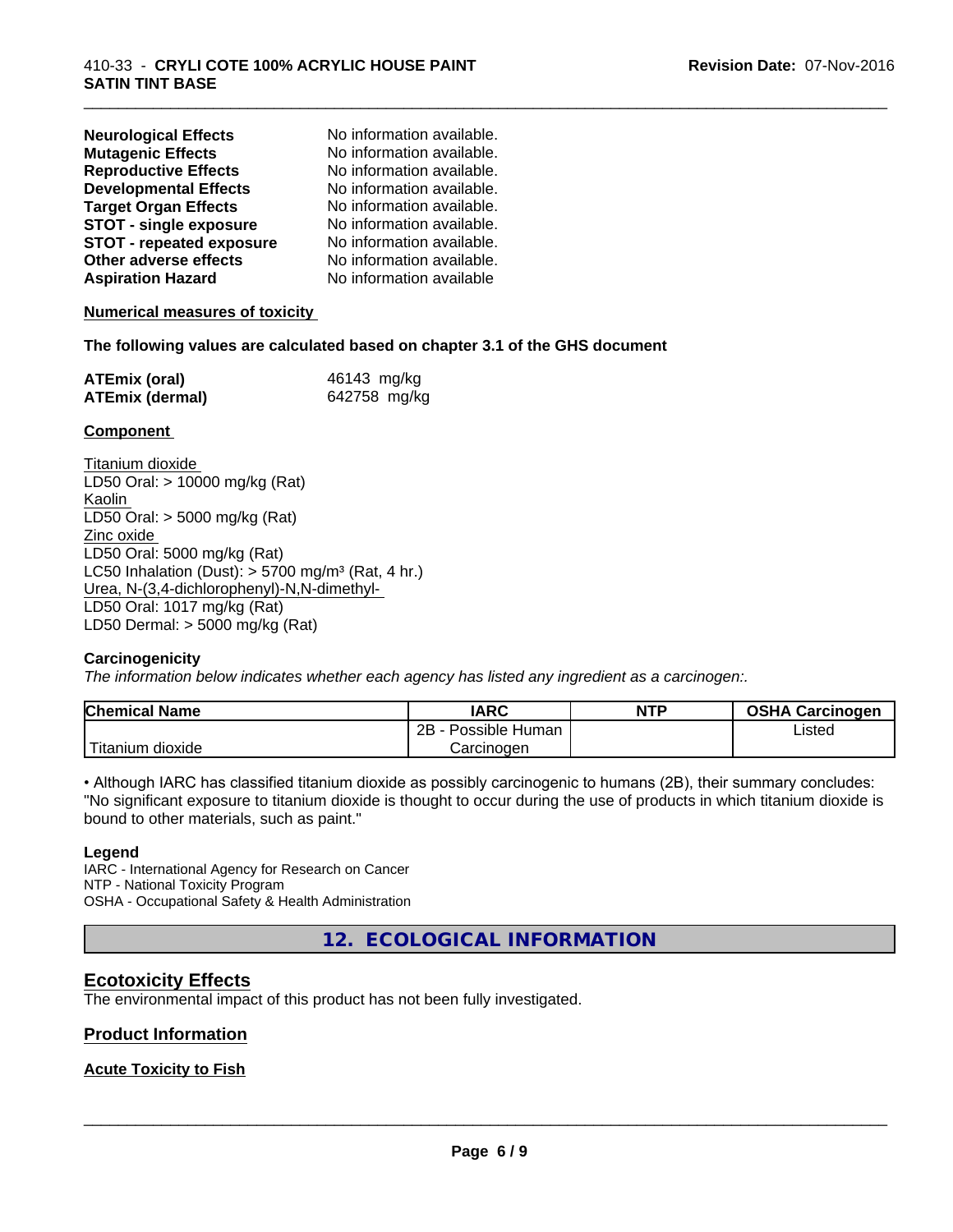\_\_\_\_\_\_\_\_\_\_\_\_\_\_\_\_\_\_\_\_\_\_\_\_\_\_\_\_\_\_\_\_\_\_\_\_\_\_\_\_\_\_\_\_\_\_\_\_\_\_\_\_\_\_\_\_\_\_\_\_\_\_\_\_\_\_\_\_\_\_\_\_\_\_\_\_\_\_\_\_\_\_\_\_\_\_\_\_\_\_\_\_\_

#### No information available

#### **Acute Toxicity to Aquatic Invertebrates**

No information available

#### **Acute Toxicity to Aquatic Plants**

No information available

#### **Persistence / Degradability**

No information available.

#### **Bioaccumulation / Accumulation**

No information available.

#### **Mobility in Environmental Media**

No information available.

**Ozone** No information available

#### **Component**

#### **Acute Toxicity to Fish**

Titanium dioxide  $\overline{\text{LC50:}}$  > 1000 mg/L (Fathead Minnow - 96 hr.) Urea, N-(3,4-dichlorophenyl)-N,N-dimethyl- LC50: 3.5 mg/L (Rainbow Trout - 96 hr.)

#### **Acute Toxicity to Aquatic Invertebrates**

No information available

#### **Acute Toxicity to Aquatic Plants**

No information available

|                              | 13. DISPOSAL CONSIDERATIONS                                                                                                                                                                                               |
|------------------------------|---------------------------------------------------------------------------------------------------------------------------------------------------------------------------------------------------------------------------|
| <b>Waste Disposal Method</b> | Dispose of in accordance with federal, state, and local regulations. Local<br>requirements may vary, consult your sanitation department or state-designated<br>environmental protection agency for more disposal options. |
|                              | <b>TRANSPORT INFORMATION</b><br>14.                                                                                                                                                                                       |
| <b>DOT</b>                   | Not regulated                                                                                                                                                                                                             |
| <b>ICAO/IATA</b>             | Not regulated                                                                                                                                                                                                             |
| <b>IMDG / IMO</b>            | Not regulated                                                                                                                                                                                                             |
|                              | 15. REGULATORY INFORMATION                                                                                                                                                                                                |
|                              |                                                                                                                                                                                                                           |

# **International Inventories**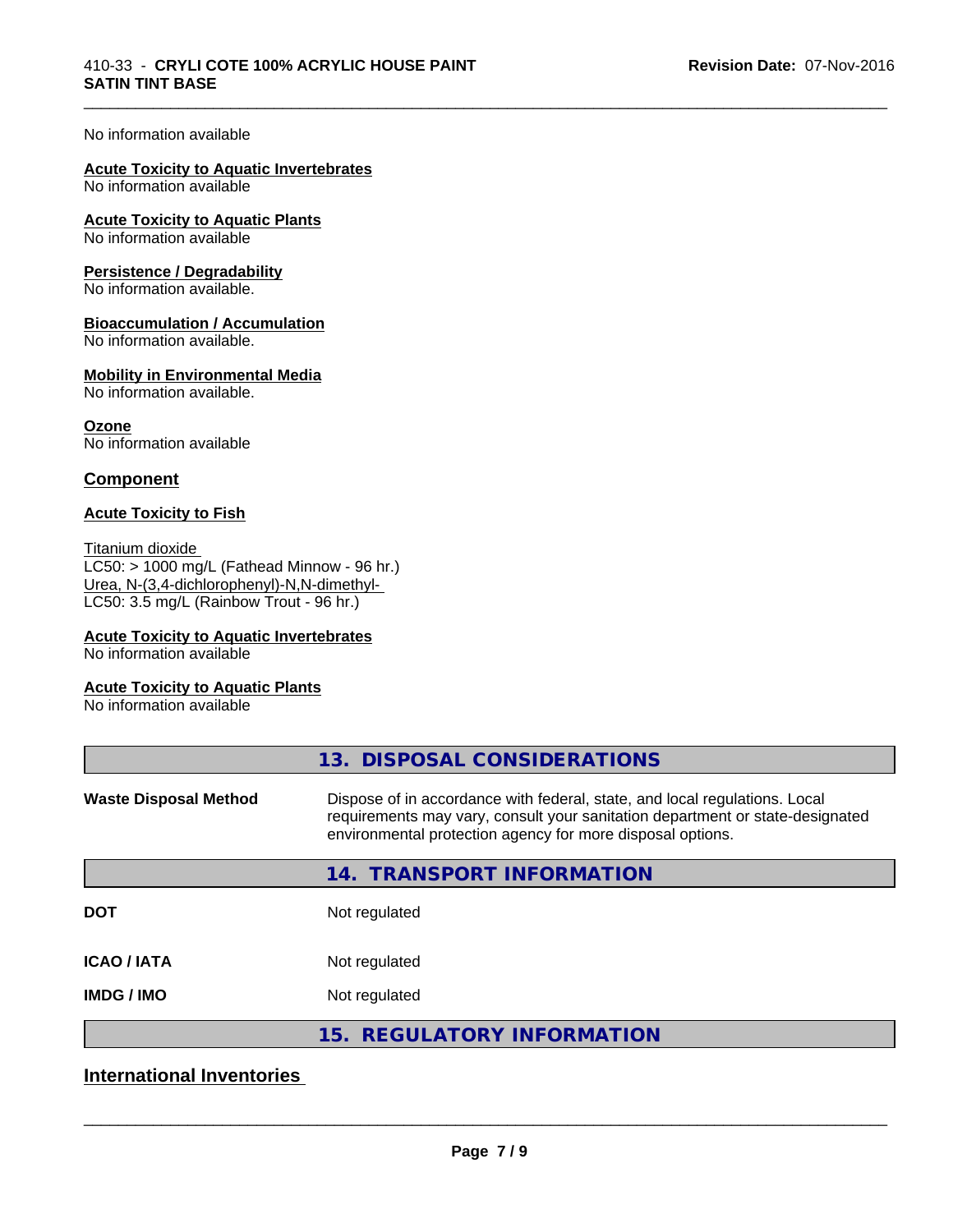| <b>TSCA: United States</b> | Yes - All components are listed or exempt. |
|----------------------------|--------------------------------------------|
| <b>DSL: Canada</b>         | Yes - All components are listed or exempt. |

#### **Federal Regulations**

| SARA 311/312 hazardous categorization |     |  |
|---------------------------------------|-----|--|
| Acute Health Hazard                   | Nο  |  |
| Chronic Health Hazard                 | Yes |  |
| Fire Hazard                           | Nο  |  |
| Sudden Release of Pressure Hazard     | Nο  |  |
| Reactive Hazard                       | No  |  |

## **SARA 313**

Section 313 of Title III of the Superfund Amendments and Reauthorization Act of 1986 (SARA). This product contains a chemical or chemicals which are subject to the reporting requirements of the Act and Title 40 of the Code of Federal Regulations, Part 372:

| <b>Chemical Name</b> | <b>CAS-No</b> | Weight % (max) | <b>CERCLA/SARA 313</b><br>(de minimis concentration) |
|----------------------|---------------|----------------|------------------------------------------------------|
| Zinc oxide           | 1314-13-2     |                |                                                      |

\_\_\_\_\_\_\_\_\_\_\_\_\_\_\_\_\_\_\_\_\_\_\_\_\_\_\_\_\_\_\_\_\_\_\_\_\_\_\_\_\_\_\_\_\_\_\_\_\_\_\_\_\_\_\_\_\_\_\_\_\_\_\_\_\_\_\_\_\_\_\_\_\_\_\_\_\_\_\_\_\_\_\_\_\_\_\_\_\_\_\_\_\_

## **Clean Air Act,Section 112 Hazardous Air Pollutants (HAPs) (see 40 CFR 61)**

This product contains the following HAPs:

*None*

# **State Regulations**

#### **California Proposition 65**

This product may contain small amounts of materials known to the state of California to cause cancer or reproductive *harm.*

#### **State Right-to-Know**

| <b>Chemical Name</b>                 | <b>Massachusetts</b> | <b>New Jersey</b> | Pennsylvania |
|--------------------------------------|----------------------|-------------------|--------------|
| Titanium dioxide                     |                      |                   |              |
| Kaolin                               |                      |                   |              |
| Zinc oxide                           |                      |                   |              |
| Urea.                                |                      |                   |              |
| N-(3,4-dichlorophenyl)-N,N-dimethyl- |                      |                   |              |

#### **Legend**

X - Listed

# **16. OTHER INFORMATION**

**HMIS** - **Health:** 1\* **Flammability:** 0 **Reactivity:** 0 **PPE:** - **HMIS Legend** 0 - Minimal Hazard